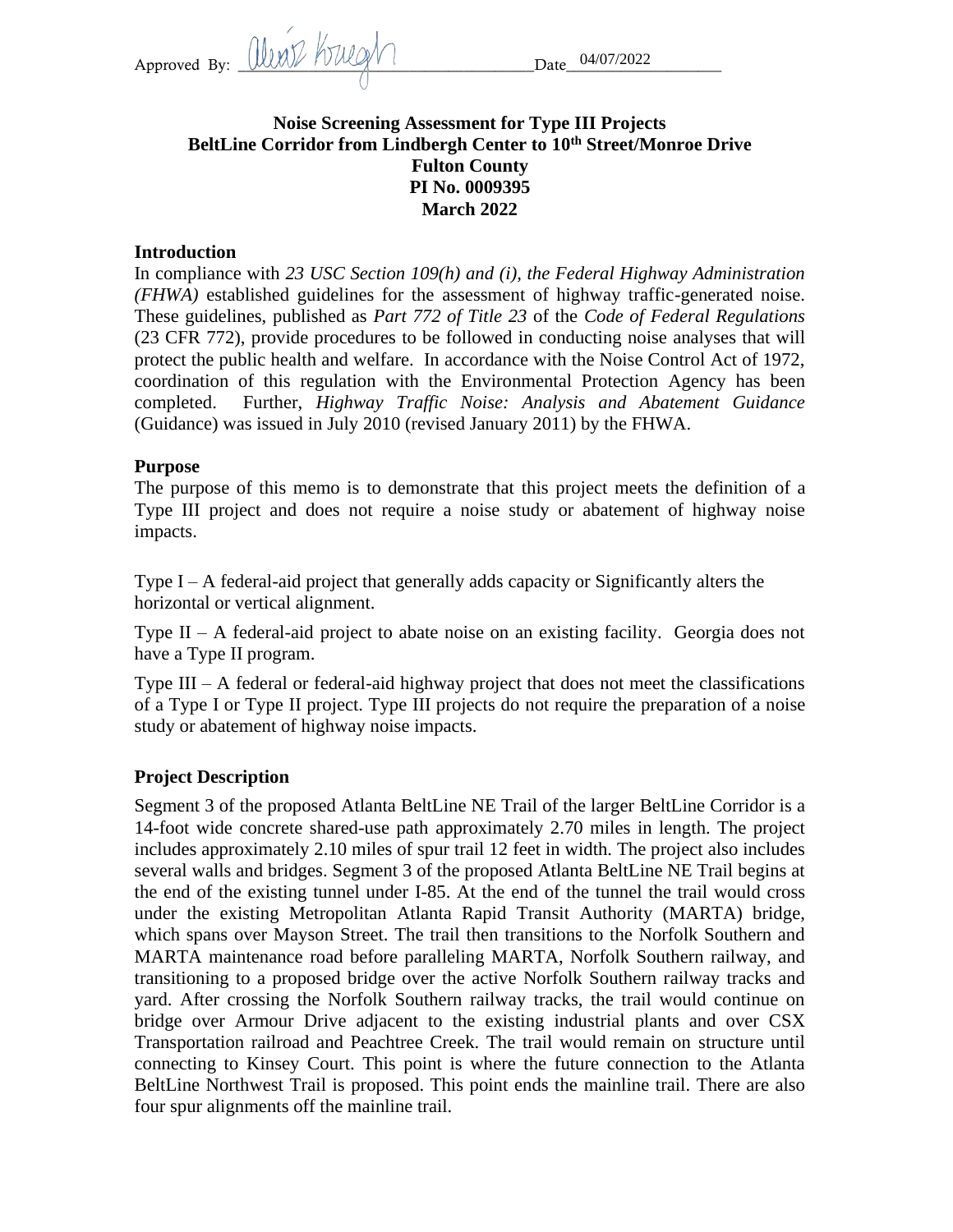Noise Screening Assessment PI No. 0009395 Fulton County March 2022

The first spur continues from the mainline trail at the proposed connection point to the future Northwest BeltLine Trail at Kinsey Court East on structure over a Peachtree Creek tributary and then at-grade parallel to Peachtree Creek, under Norfolk Southern Railway and MARTA. From there the spur trail continues behind Passion City Church along Peachtree Creek before bridging up to Garson Drive.

The second spur would serve as a connection to the MARTA Lindbergh Connection. The spur trail would continue at-grade along Garson Drive crossing the existing MARTA overpass. This would require a road diet to make room for the proposed spur trail with the oversized lanes on Garson Drive reduced from existing 12 to 18-foot lanes to 11-foot lanes, allowing room for a curb and gutter section and a 5-foot buffer. The spur trail then continues adjacent to Garson Drive and crosses the Lindbergh Drive intersection at grade before tying into the Lindbergh MARTA station plaza.

The third spur alignment would serve as a connection to the existing PATH 400 trail by spurring off the MARTA Lindbergh Connection trail to the east of Passion City Church, following Peachtree Creek, passing under the Piedmont Road overpass and running along the 2:1 slopes on structure until tying into PATH 400 near Parkland Drive.

The fourth spur alignment would serve as a connection to the Armour-Ottley business district by bridging off the mainline trail to follow along Armour Drive as a side path ending at the Ottley Drive and Clayton Road intersection.

The existing right-of-way (ROW) is 50 feet on Armour Drive and varies from 50-85 feet on Garson Drive. Additional ROW would be required for the proposed project. The proposed ROW would vary from 50-90 feet on Armour Drive and 50-85 feet on Garson Drive (see Figure 1 on page 3).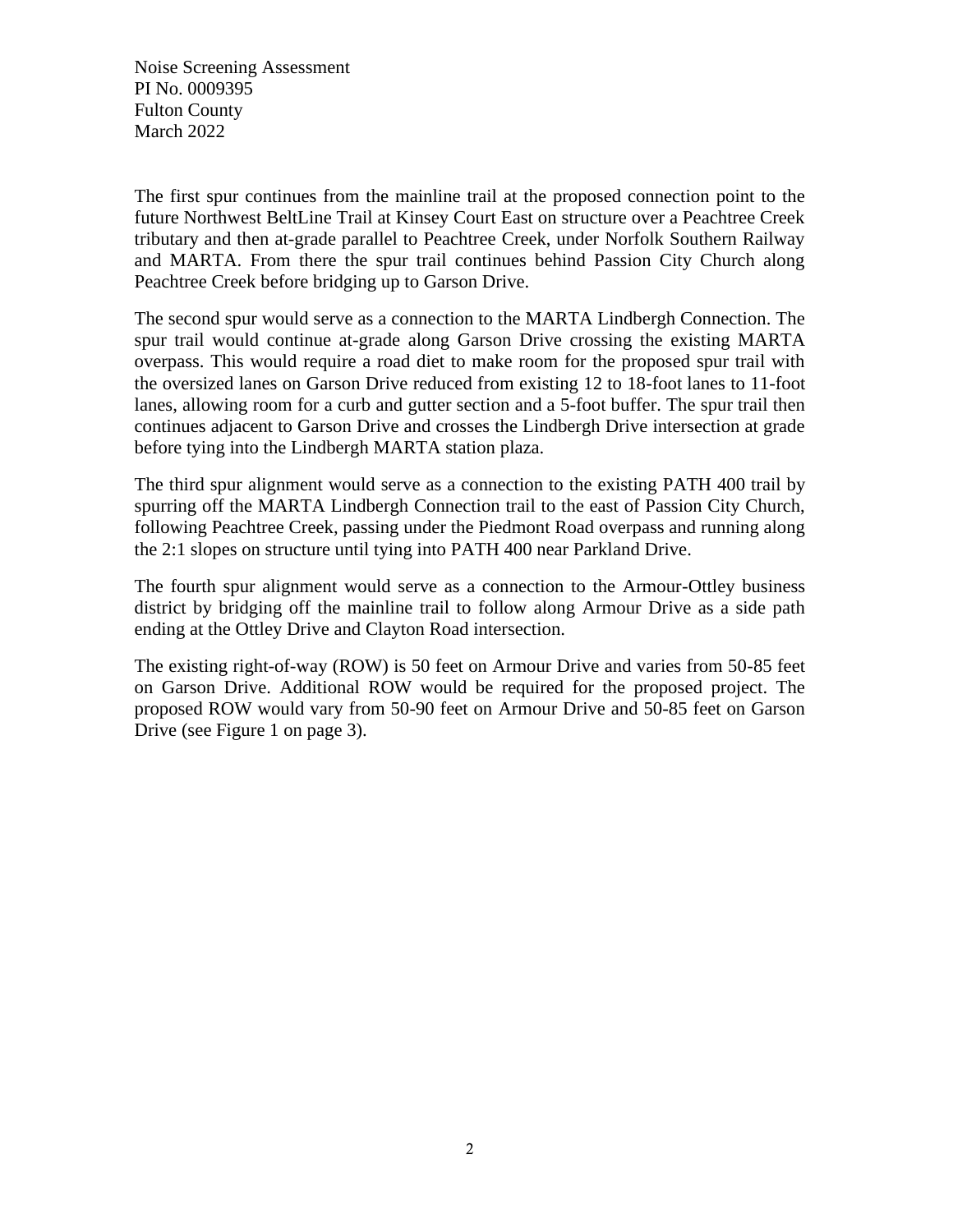Noise Screening Assessment PI No. 0009395 Fulton County March 2022